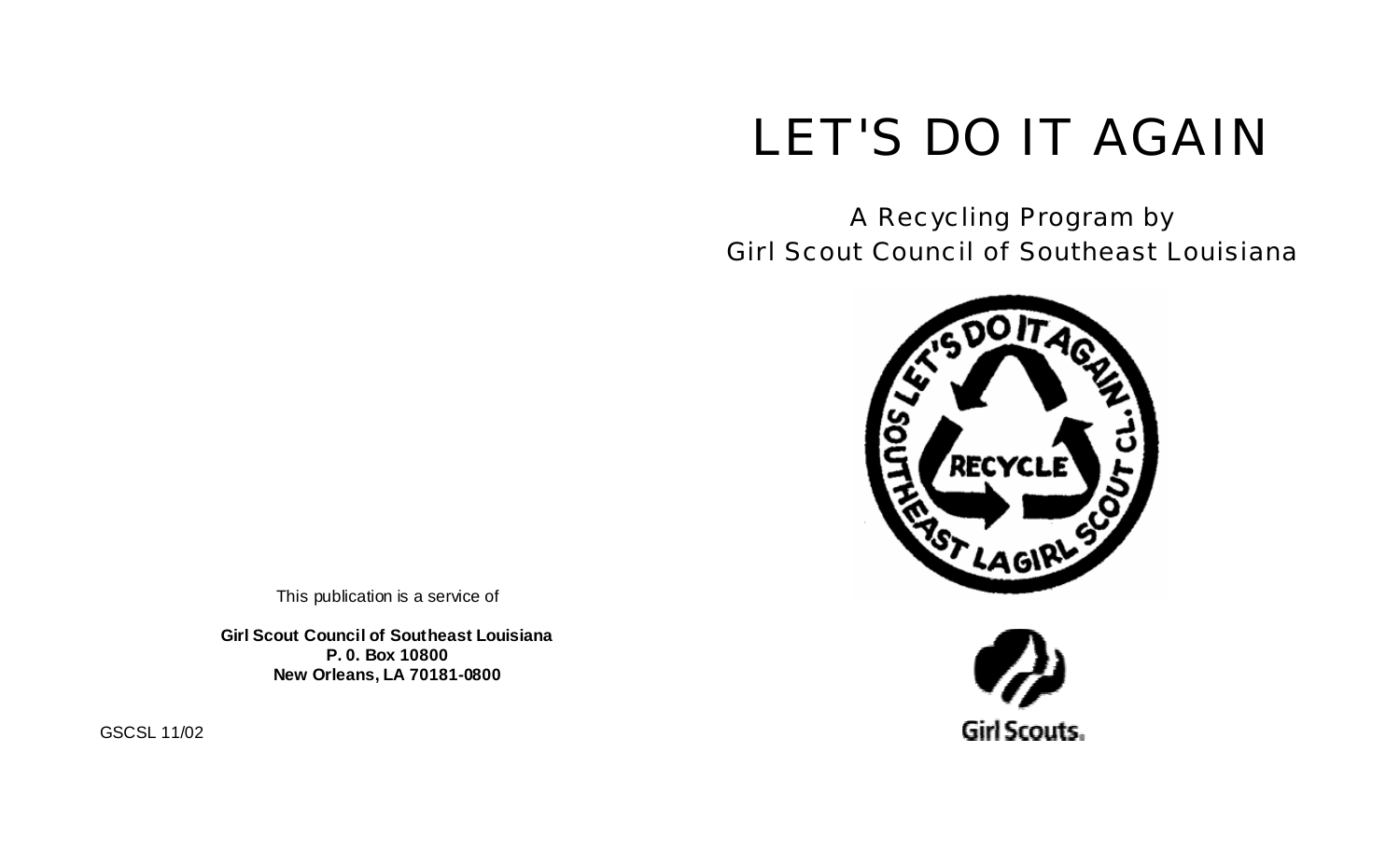### VAGABOND STOVE

#### Supplies:

a #10 can a punch opener a pair of tin snips gloves a roll-type can opener



Use the roll type can opener to make a smooth edge on the can when taking off the can lid. The open end of the tin can will be the bottom of

the stove. Wearing gloves, take the tin snips and cut a door about 7.5 cm square from the open end. Using the punch opener, pierce three or four holes at the top of the can on the side opposite the door. These air holes serve as a chimney. Place a Buddy burner under the stove for fuel. The Buddy burner gets very hot. Make a damper from the lid of the tuna can used to make the Buddy burner and a piece of coat hanger. When your fire gets too hot, cover part of the burner with the damper.

### CHARCOAL STOVE

# Supplies:<br>a #10 can

a punch opener

three pieces of sturdy wire screen a coat hanger a roll-type can opener



Remove the top of the can with a roll-type can opener. With a punch opener, punch a row of air holes around the top and bottom edge of can. The open end of the can will be the stove top. Push wire screen halfway down into can to make a grate. This holds the charcoal near the top for cooking and keeps air under the charcoal. To keep the screen from slipping, curl a second piece of screen into a coil, and put between grate screen and bottom of stove. Make a stove top out of the third piece of wire screen.

# More things to make for camping:



- a nest of kettles from tin cans
- a portable shower
- toasting forks from wire coat hangers
- stuff or tote bags from old dungarees
- a storage box and worktable
- dunking bags from dishcloths
- a container to scald cutlery from a tall juice can
- a canvas or denim bulletin board
- a miser's bag from a bandanna
- a hiker's hip pack from cloth scraps



# **RECYCLE, REUSE AND REPAIR**

# **RECYCLED ART**

Create art work from discarded materials and collected litter. Create a display for a school or neighborhood.

# **GARBAGE GARDENING**

Save seeds from apples, oranges, watermelons cantaloupes, grapefruit, tomatoes, and other fruits and vegetables. Put dirt into the sections of an egg carton and plant a seed in each section. Remember to water the seeds every other day.



Grow other parts of food, too. Cut off the tops of carrots, sweet potatoes and pineapples. Stick toothpicks into the carrot, sweet potato and pineapple tops, so that half of the top will sit in a jar of water. When the plants have roots, plant them in pots of dirt.

# **MONSTER MARKERS**

Supplies: Empty roll-on deodorant bottles Dry tempera paint

### Directions:

- 1. Take bottle apart and wash well.
- 2. Mix paint according to directions, removing all lumps. (Blend about as thick as cream.)
- 3. Pour paint in bottle and replace cap.

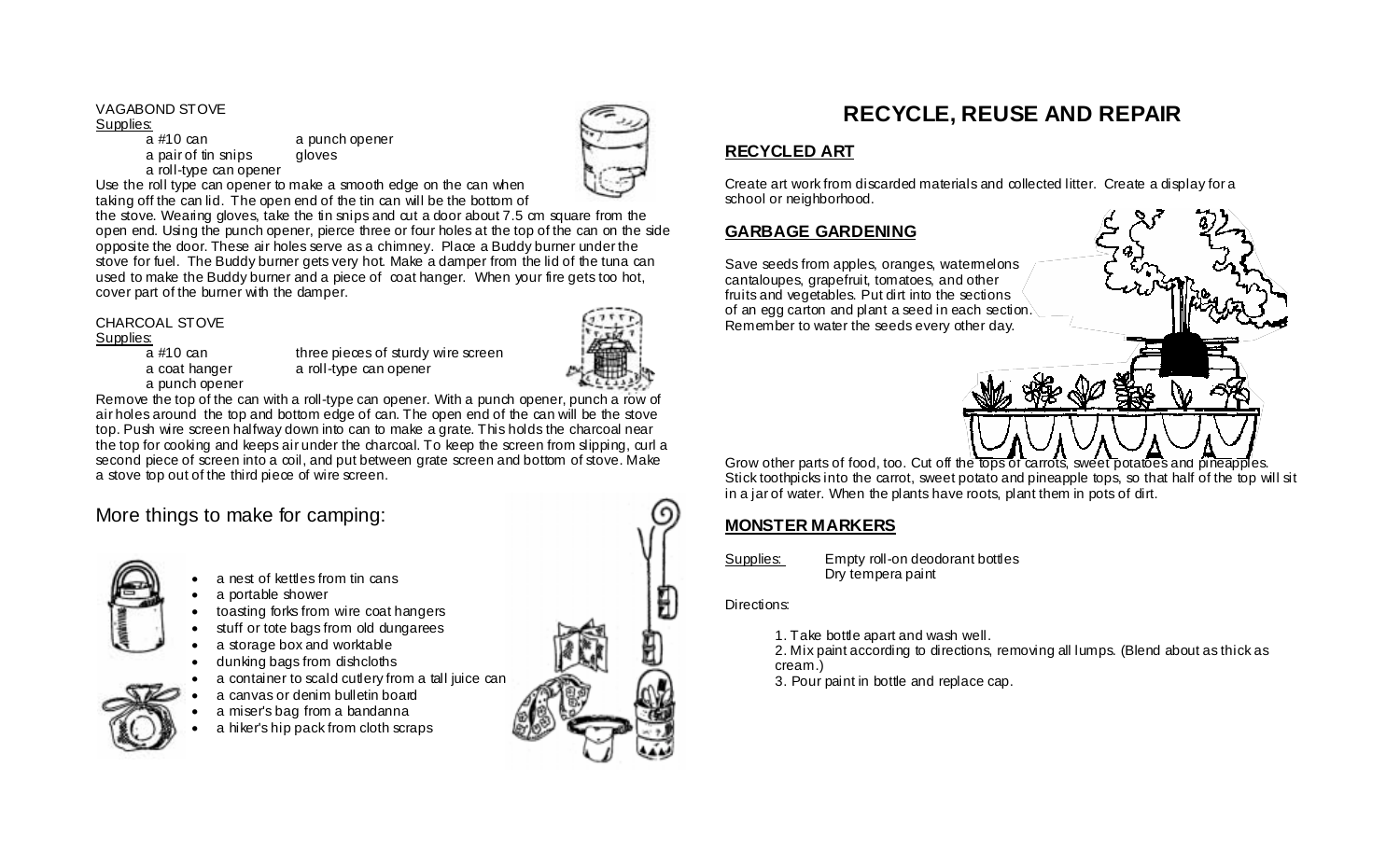# **REUSE IT**

Make something useful for camping out of used objects. Here are some suggestions or think of one of your own.

### PLASTIC MILK JUG/BLEACH BOTTLES

Here are a few examples of ways you can recycle plastic bottles for camping. **Caution: DO NOT recycle bleach bottles for use as containers of drinking water, washing water or food.** 





Supplies:



BUDDY BURNER



 a tuna can/pet can corrugated cardboard/sawdust parrifin/candle ends

A Buddy burner is a fuel source and can be used with a vagabond stove. Roll the cardboard which is cut a little narower than the can, into a coil that fits loosely in the can or fill a tin can loosely with sawdust instead of cardboard. Melt the paraffin or candle ends. **CAREFULLY\***  pour the melted parafin over the cardboard or sawdust to almost the top of the can. This can be lit and will burn for fuel. **\*Paraffin should always be melted in a tin can set in a pot of**  water on a stove. Use low heat. Melt small amounts at a time. The vapor given off by **the melting paraffin might start to burn; have a lid from a larger tin can on hand to smother any fire***.*

### Choose a Try-it, Badge or Interest Project Patch activity

**Brownie Girl Scouts** complete activity #3 of the Science Wonders Try-It

**Junior Girl Scouts** complete activity #12 of the Earth Connections badge OR activity #6 of the Eco Action badge

**Cadette and Senior Girl Scouts**  $\text{complete}$  **(#1-Skill Builders) Build a Better** Future IPP OR (#1-Skill Builders) Eco-Action IPP.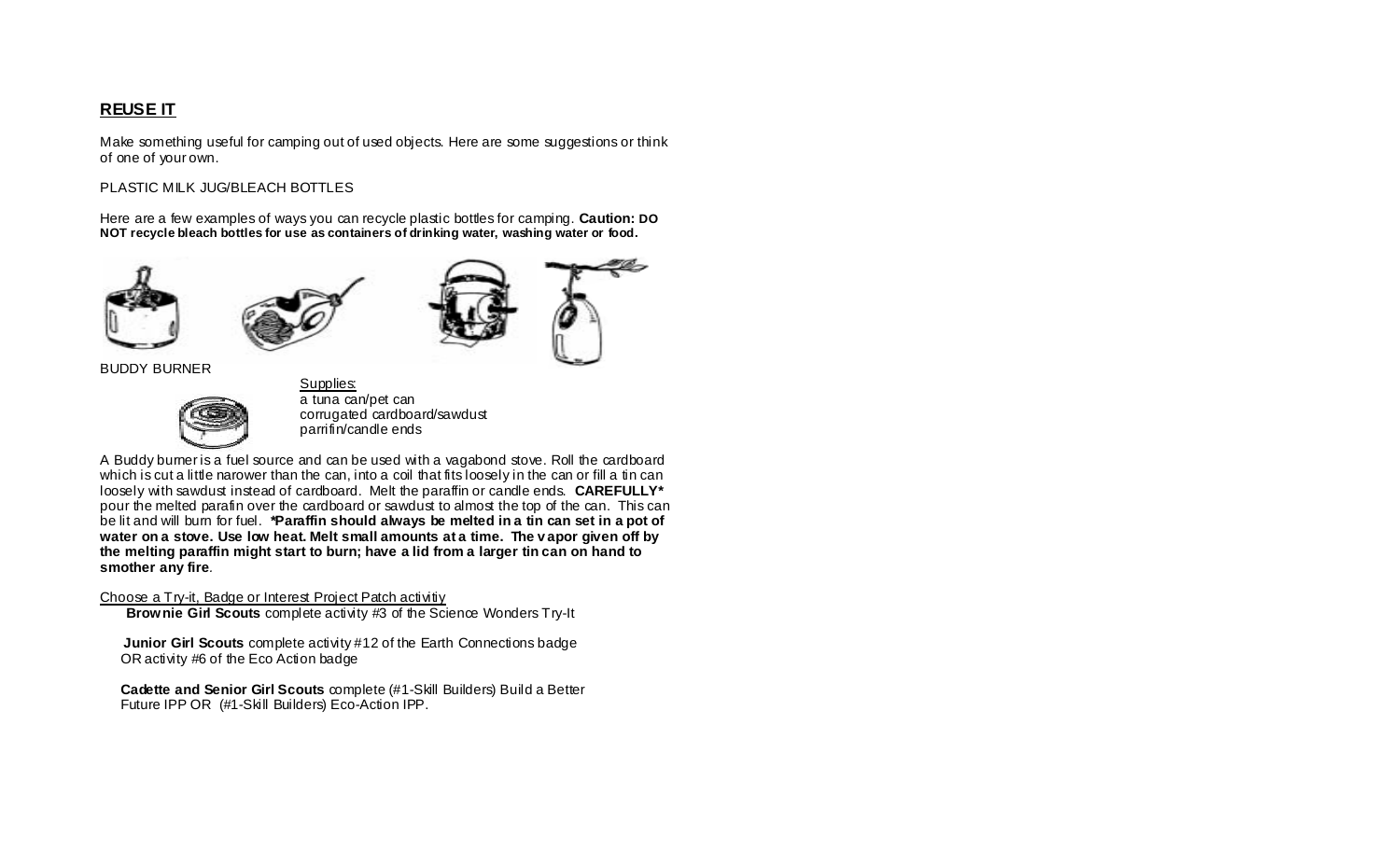## **LITTER HURTS EVERYONE**

Become aware of the types and sources of litter and its effects upon the total environment by collecting and identifying various types of litter. (Note: before doing one of the following activities read Safety-Wise pg.43 and take recommended precautions)

#### 1. Brownie Girl Scouts

Locate a site such as a park, a grassy area along a rural road or a city

street, a playground, a parking lot of a school, or a public beach. Adopt the site as the "litter hunt site." On a large cardboard box, write the words "Goodbye Litter!" Pick up the litter at the site noting what kinds are found. Gloves may be used as an added protection. Have everyone throw in the litter they have collected as they shout "Goodbye litter!" Then put the litter in a trash can. Make sure everyone washes their hands thoroughly after the activity is *finished.*

2. Junior/Cadette/Senior Girl Scouts

Create a "litter hunt sheet." For example: 10 digarette buts, 5 soft drink tabs, 15 pieces of paper, etc. Have the girls use the sheet for a litter collecting game, much like a treasure hunt. After returning from the litter hunt, spread some old newspapers on the floor, making a place where each girl can dump her collection bag. Using the litter hunt sheets, determine which among them brought or saw items on the sheet. Have the girls share some of the interesting, ugly and valuable items found.

### **VISIT A LOCAL RECYCLING CENTER**

- 1. Brownie Girl Scouts plan a field trip to a local recycling center. Learn about the different materials that can be recycled and the methods used.
- 2. Junior Girl Scouts complete #8 Discovering Technology badge
- 3. Cadette/Senior Girl Scouts complete (#5 Skill Builders) Eco-Action IPP

# **ECO-ACTION**

## **ADOPT A SPOT**

Volunteer to dean up and improve a preselected site. Girls who take care of the environment have a feeling of responsibility for the environment.

Supplies:

- section of schoolyard, park, vacant lot, or other site
- planting tools
- writing paper
- seeds or plants
- planters
- paint and brushes

First identify areas in a neighborhood or school that are in need of improvement. Decide where the project will take place. Compose and send a letter requesting permission from the school, city or other appropriate officials to do the project. Once permission is obtained decide who will be responsible for specific tasks such as:

- pick up litter
- plant seeds or plants
- wash walls
- make signs identifying the project
- rake leaves
- paint
- make flower planters

From time to time during the project evaluate the progress and decide on what needs to be done to complete it.

#### Junior/Cadette/Senior Girl Scouts:

Write a letter of appeal to local public officials, identifying areas that need to be improved, and outlining what kinds of improvements they want to help make. Indude why it's important to make the changes suggested. The letter would be most effective if the girls had the opportunity to deliver it in person. Try to make arrangements to do so.

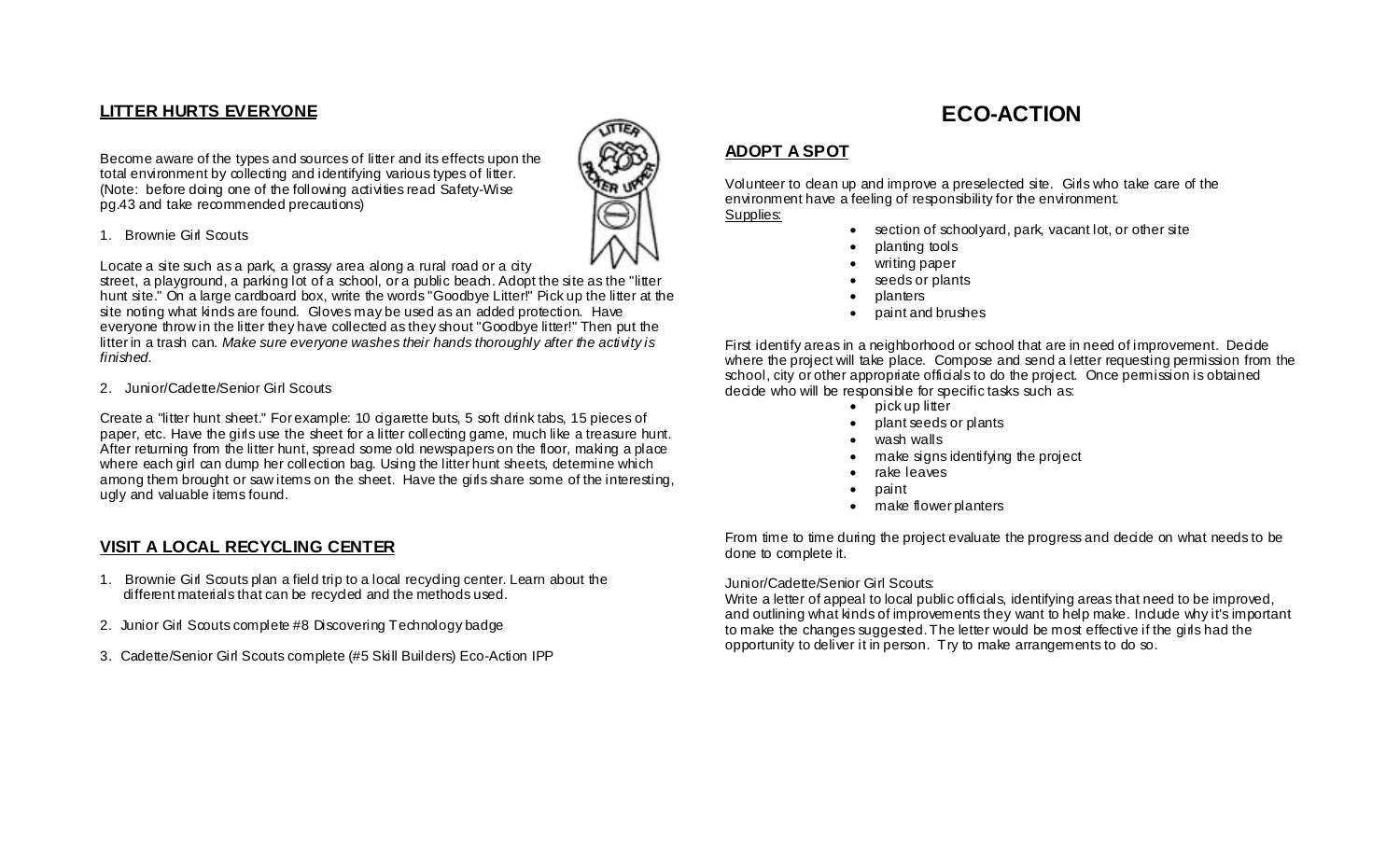### **COMMUNITY PROJECTS**

Plan a neighborhood recyding project or special event to collect recyclable materials. Assess your troop and choose an activity that fits their skills/ability level. Suggested events:

#### 1. Recyclathon

A walkathon where people sponsor participants with recyclable items.

#### 2. Fun Run

Runners pay an "entry fee" of a specific number of recyclable materials.

- 3. Heavyweight Challenge Collect the weight of the troop in recyclables.
- 4. Recycling Olympics Plan a special event with can crushing contests, newspaper baling teams, etc.

#### 5. Awareness Campaign

Sponsor an awareness campaign in a school or neighborhood by holding a poster contest or by decorating and distributing litter bags.

6. Design and complete a recycling project/special event of your own.

**Before starting any of these projects, be sure you have made plans to get the recycled items that are collected to a recycling center!** 



### Directions:

- Fill the bottom of a pot 1/4" full of pebbles.
- Fill about 1/3 with top soil.
- Add a layer of the collected litter.
- Cover with topsoil.
- Sprinkle with water and cover pot with plastic wrap.
- Set in a warm, dark place.
- Keep the soil moist.
- After two or three weeks dump the contents onto a newspaper. Which materials have started to decompose? Which have not?
- Repeat with same materials and check again in two weeks.



### **DOWN IN THE DUMPS**

Make a miniature dump and observe what happens over a period of time (two-three weeks). Monitor changes and put on a chart. Discuss with the group the ways that waste is piled upon an open dump. Find out about better ways of disposing of garbage and the effects on our environment.

### Supplies:

- A large plastic or glass jar filled with moist dirt
- Add: a metal barrette, a piece of foil, a piece of newspaper, a scrap of food, etc.
- Add "rain" from time to time.